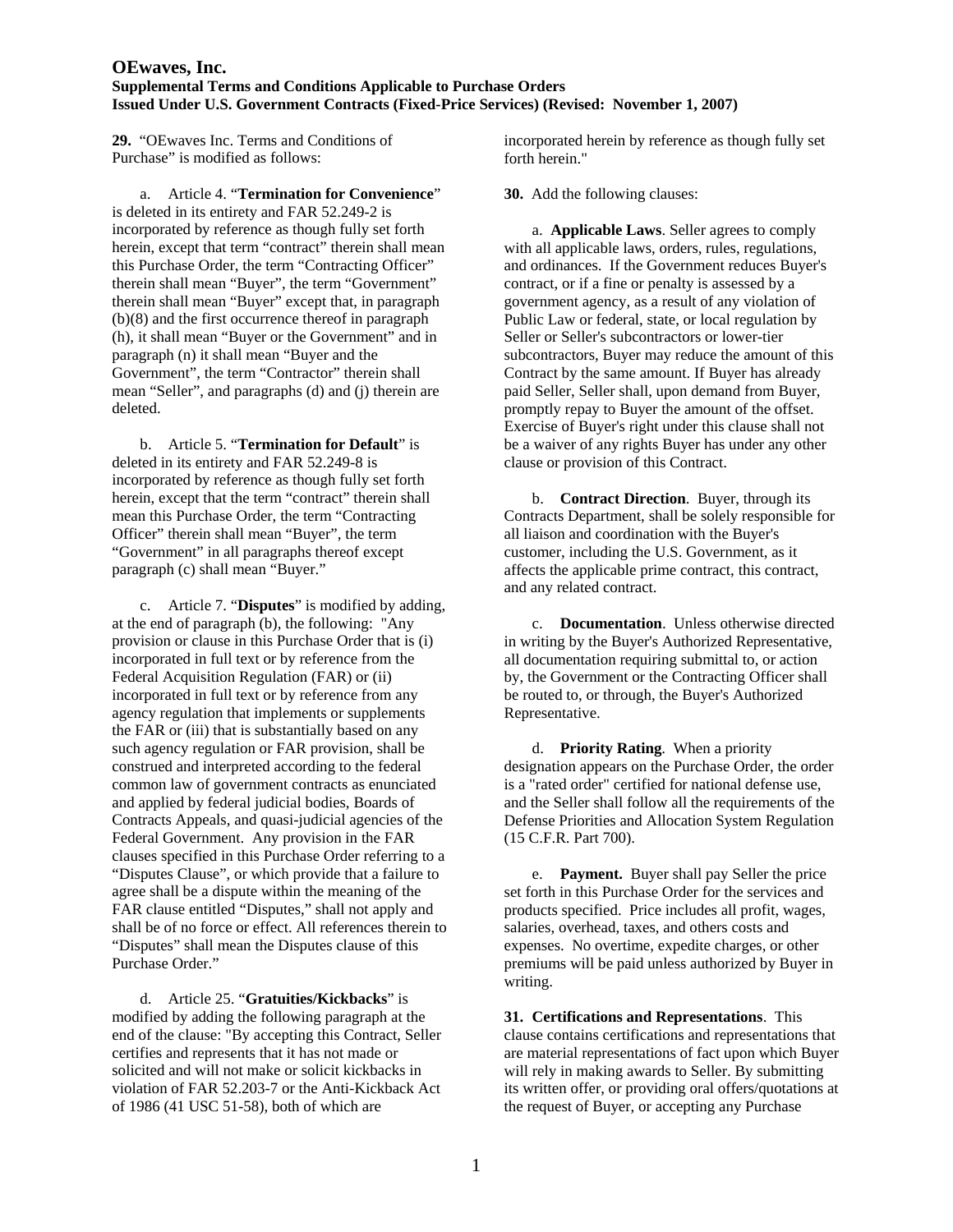Order, including verbal orders from a Buyer Authorized Representative, Seller represents and certifies as set forth below in this clause. Seller shall immediately notify Buyer of any change of status with regard to these certifications.

 a. **52.222-21 Certification of Nonsegregated Facilities**. (Applicable to purchase orders that include the Equal Opportunity clause at FAR 52.222-26) (i) "Segregated facilities" as used in this provision means any waiting rooms, work areas, rest rooms and wash rooms, restaurants and other eating areas, time clocks, locker rooms and other storage or dressing areas, parking lots, drinking fountains, recreation or entertainment areas, transportation, and housing facilities provided for employees, that are segregated by explicit directive or are in fact segregated on the basis of race, color, religion, or national origin because of written or oral policies or employee custom. The term does not include separate or single-user rest rooms or necessary dressing or sleeping areas provided to assure privacy between the sexes. (ii) Seller certifies that it does not and will not maintain or provide for its employees any segregated facilities at any of its establishments, and that it does not and will not permit its employees to perform their services at any location under its control where segregated facilities are maintained. Seller agrees that a breach of this certification is a violation of the Equal Opportunity clause in the contract. (iii) Seller further agrees that (except where it has obtained identical certifications from proposed lower-tier subcontractors for specific time periods) Seller will: (a) obtain identical certifications from proposed lower-tier subcontractors before the award of subcontracts under which the subcontractor will be subject to the Equal Opportunity clause; (b) retain these certifications in its files; and (c) forward the following notice to its proposed lower-tier subcontractors (except if those subcontractors have submitted identical certifications for specific time periods): **NOTICE TO PROSPECTIVE SUBCONTRACTORS OF REQUIREMENT FOR CERTIFICATIONS OF** 

**NONSEGREGATED FACILITIES.** A certification of Non-segregated Facilities must be submitted before the award of a lower-tier subcontract subject to the Equal Opportunity clause. The certification may be submitted either for each subcontractor or for all subcontracts during a period (i.e., quarterly, semiannually, or annually).

NOTE: The penalty for making false statements in offers is prescribed in 18 U.S.C. 1001.

 b. **52.222-22 Previous Contracts and Compliance Reports**. Seller represents that, if Seller has participated in a previous contract or subcontract subject either to the Equal Opportunity clause (FAR 52.222-26) of this solicitation, the clause originally contained in Section 310 of Executive Order No. 10925, or the clause contained in Section 201 of Executive Order No. 11114, that Seller has (i) filed all required compliance reports and (ii) that representations indicating submission of required compliance reports, signed by proposed subcontractors, will be obtained before subcontract awards.

 c. **52.222-25 Affirmative Action Compliance**. (Applicable if (i) Seller has 50 or more employees, (ii) is not exempt from the Equal Opportunity clause (FAR 52.222-26) and (iii) government contracts that exceed \$50,000.) Seller represents: (i) [\_\_\_] that it has developed and has on file/[  $\Box$ ] not developed and does not have on file, at each establishment, affirmative action programs required by the rules and regulations of the Secretary of Labor (41 CFR 60-1 and 60-2), or (ii) it [\_\_\_] has not previously had contracts subject to the affirmative action programs requirement of the rules and regulations of the Secretary of Labor and that in the event such program does not presently exist Seller will develop and place in operation a written Affirmative Action Compliance Program within 120 days from the award of this Contract. (iv) Seller shall include this clause in any lower-tier order that is not exempt from the requirements of the Equal Opportunity clause (FAR 52.222-26).

 c. **52.203-11 Certification and Disclosure Regarding Payments to Influence Certain Federal Transactions** (Applicable to solicitations/ Contracts/purchase orders that exceed \$100,000).

 a. The definitions, prohibitions and exceptions contained in the clause at FAR 52.203-12, Limitation on Payments to Influence Certain Federal Transactions, included in this solicitation or Purchase Order are hereby incorporated by reference in this certification.

 b. Seller, by signing his or her offer or by acceptance of this Purchase Order, hereby certifies to the best of his or her knowledge and belief that on or after December 23, 1989,

 (a) No Federal appropriated funds have been paid or will be paid to any person for influencing or attempting to influence an officer or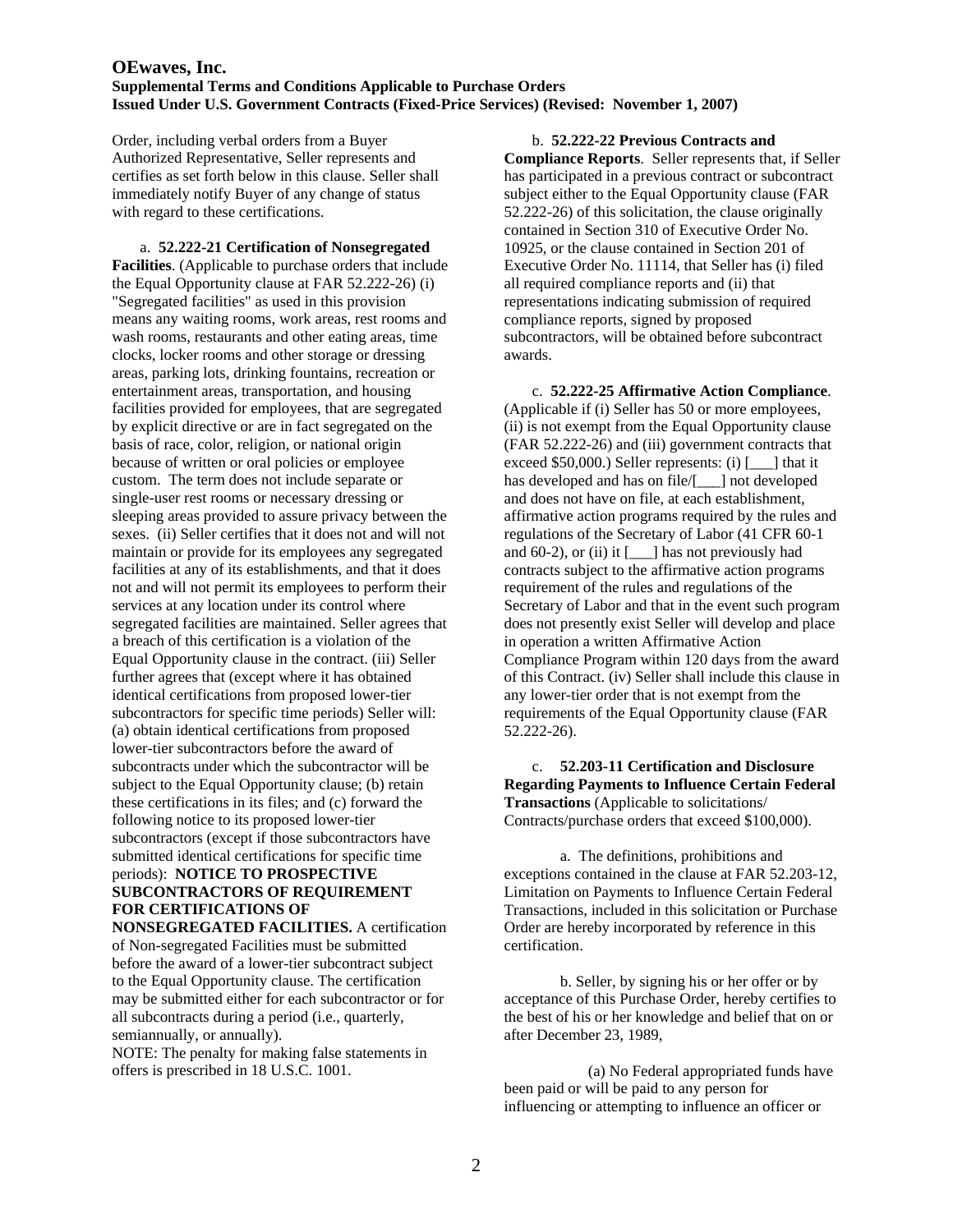employee of any agency, a Member of Congress, an officer or employee of Congress, or an employee of a Member of Congress on his or her behalf in connection with the awarding of any Federal contract, the making of any Federal grant, the making of any Federal loan, the entering into of any cooperative agreement, and the extension, continuation, renewal, amendment or modification of any Federal contract, grant, loan, or cooperative agreement.

 (b) If any funds other than Federal appropriated funds (including profit or fee received under a covered Federal transaction) have been paid, or will be paid, to any person, for influencing or attempting to influence an officer or employee of any agency, a Member of Congress, an officer or employee of Congress, or an employee of a Member of Congress on his or her behalf in connection with this solicitation or Purchase Order, Seller shall complete and submit, with its offer, OMB standard from LLL, Disclosure of Lobbying Activities, to Buyer; and,

 (c) He or she will include the language of this certification in all lower tier subcontracts awards at any tier and require that all recipients of subcontract awards in excess of \$100,000 shall certify and disclose accordingly.

**d. FAR 52.209-5 Certification Regarding Debarment, Suspension, Proposed Debarment, And Other Responsibility Matters.** (Applicable to solicitations/Contracts/purchase orders in excess of \$100,000).

 $(a)(1)$  The Seller certifies, to the best of its knowledge and belief, that --

(i) The Seller and/or any of its Principals –

 $(A)$  Are  $[\underline{\hspace{1cm}}]$  are not  $[\underline{\hspace{1cm}}]$  presently debarred, suspended, proposed for debarment, or declared ineligible for the award of contracts by any Federal agency;

 $(B)$  Have  $[\ ]$  have not  $[\ ]$ , within a three-year period preceding this offer, been convicted of or had a civil judgment rendered against them for: commission of fraud or a criminal offense in connection with obtaining, attempting to obtain, or performing a public (Federal, state, or local) contract or subcontract; violation of Federal or state antitrust

statutes relating to the submission of offers; or commission of embezzlement, theft, forgery, bribery, falsification or destruction of records, making false statements, tax evasion, or receiving stolen property; and

(C) Are  $\lceil \quad \rceil$  are not  $\lceil \quad \rceil$  presently indicted for, or otherwise criminally or civilly charged by a governmental entity with, commission of any of the offenses enumerated in paragraph  $(a)(1)(i)(B)$  of this provision.

(ii) The Seller has [\_\_] has not [\_\_], within a three-year period preceding this offer, had one or more contracts terminated for default by any Federal agency.

(2) "Principals," for the purposes of this certification, means officers; directors; owners; partners; and, persons having primary management or supervisory responsibilities within a business entity (e.g., general manager; plant manager; head of a subsidiary, division, or business segment, and similar positions).

> This Certification Concerns a Matter Within the Jurisdiction of an Agency of the United States and the Making of a False, Fictitious, or Fraudulent Certification May Render the Maker Subject to Prosecution Under Section 1001, Title 18, United States Code.

(b) The Seller shall provide immediate written notice to the Buyer if, at any time prior to contract award, the Seller learns that its certification was erroneous when submitted or has become erroneous by reason of changed circumstances.

 (c) A certification that any of the items in paragraph (a) of this provision exists will not necessarily result in withholding of an award under this solicitation. However, the certification will be considered in connection with a determination of the Seller's responsibility. Failure of the Seller to furnish a certification or provide such additional information as requested by Buyer may render the Seller nonresponsible.

(d) Nothing contained in the foregoing shall be construed to require establishment of a system of records in order to render, in good faith, the certification required by paragraph (a) of this provision. The knowledge and information of Seller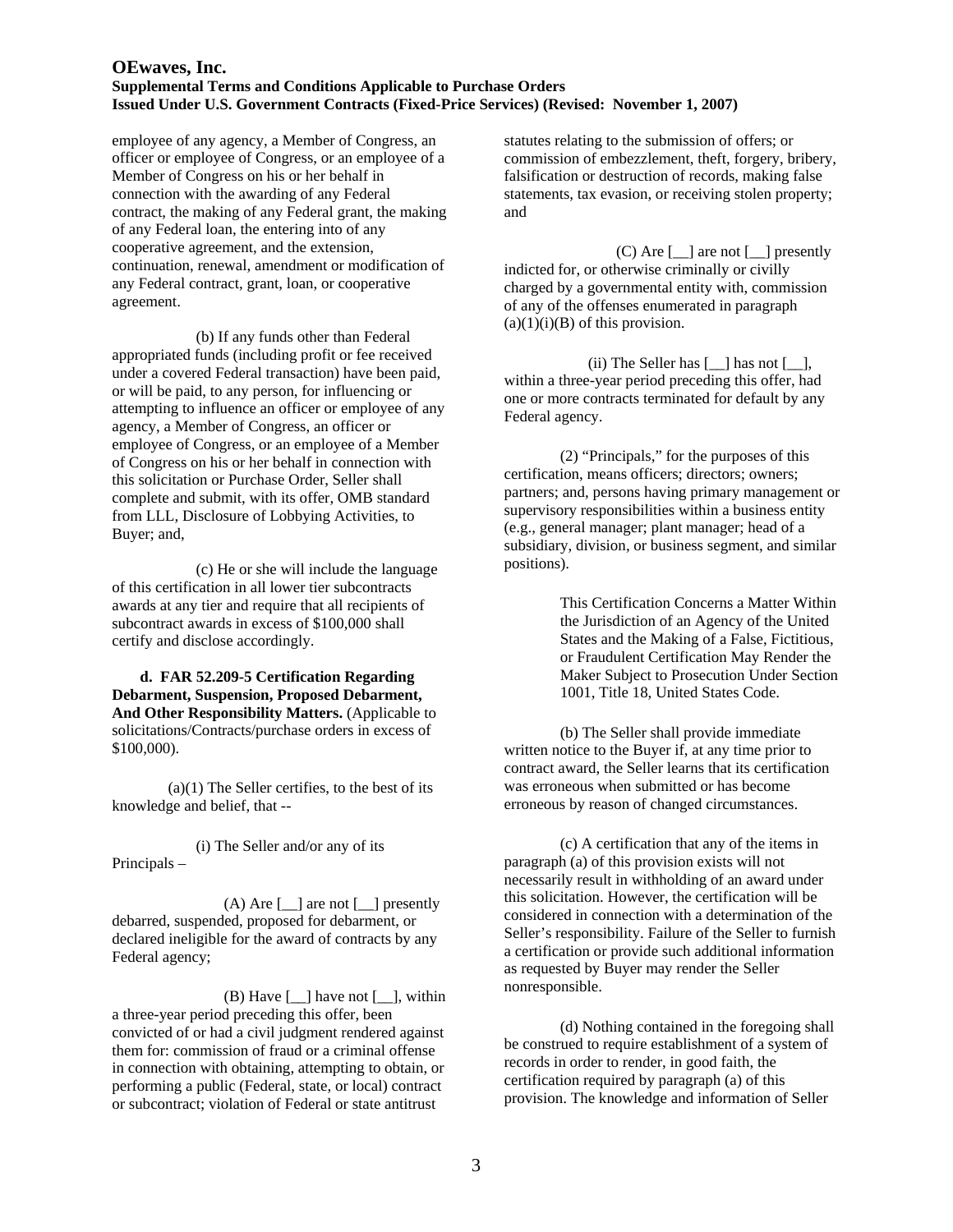is not required to exceed that which is normally possessed by a prudent person in the ordinary course of business dealings.

(e) The certification in paragraph (a) of this provision is a material representation of fact upon which reliance was placed when making award. If it is later determined that the Seller knowingly rendered an erroneous certification, in addition to other remedies available to Buyer, Buyer may terminate the contract resulting from this solicitation for default.

#### e. **FAR 52.223-13 Certification of Toxic Chemical Release Reporting.** (Applicable to competitive contracts expected to exceed \$100,000)

(a) Executive Order 13148, of April 21, 2000, Greening the Government through Leadership in Environmental Management, requires submission of this certification as a prerequisite for contract award.

(b) By signing this offer, the offeror certifies that --

(1) As the owner or operator of facilities that will be used in the performance of this contract that are subject to the filing and reporting requirements described in section 313 of the Emergency Planning and Community Right-to-Know Act of 1986 (EPCRA) (42 U.S.C. 11023) and section 6607 of the Pollution Prevention Act of 1990 (PPA) (42 U.S.C. 13106), the offeror will file and continue to file for such facilities for the life of the contract the Toxic Chemical Release Inventory Form (Form R) as described in sections 313(a) and (g) of EPCRA and section 6607 of PPA; or

(2) None of its owned or operated facilities to be used in the performance of this contract is subject to the Form R filing and reporting requirements because each such facility is exempt for at least one of the following reasons:

(i) The facility does not manufacture, process, or otherwise use any toxic chemicals listed in 40 CFR 372.65;

(ii) The facility does not have 10 or more full-time employees as specified in section 313(b)(1)(A) of EPCRA, 42 U.S.C. 11023(b)(1)(A);

(iii) The facility does not meet the reporting thresholds of toxic chemicals established under section 313(f) of EPCRA, 42 U.S.C. 11023(f) (including the alternate thresholds at 40 CFR 372.27, provided an appropriate certification form has been filed with EPA);

(iv) The facility does not fall within the following Standard Industrial Classification (SIC) codes 20 through 39 as set forth in FAR section 19.102 or their corresponding North American Industry Classification System sectors.

(v) The facility is not located within any State of the United States or its outlying areas.

## **32. Government Clauses**.

a. For orders placed in support of and charged to a U.S. Government Prime Contract or subcontract thereunder, the above provisions and this provision 32 shall apply in addition to "OEwaves Inc. Terms and Conditions of Purchase." In the event of any inconsistency or conflict between or among the provisions of this Purchase Order, such inconsistency or conflict shall, subject to Article 9 (d), be resolved in accordance with Article 12.

b. Except as otherwise indicated on the face of this order, the FAR and Department of Defense Federal Acquisition Regulation Supplement (DFARS) clauses specified in this Article, where applicable by their terms, are incorporated herein by reference. The effective version of the FAR or DFARS clause shall be the same version as specified in Buyer's Prime Contract or higher-tier subcontract under which this Purchase order is a subcontract. If no version is specified in Buyer's Prime Contract or the higher-tier subcontract, the version specified below shall apply. If any of the clauses are not applicable by their terms, they shall be self-deleting.

c. As used in the FAR and DFARS clauses specified in this Article, "Government" and "Contracting Officer" mean Buyer. "Contractor" means "Seller, "Contract" means this Order unless the context of the clause requires otherwise, and "subcontract" means "Seller's purchase order or subcontract issued pursuant to this Order."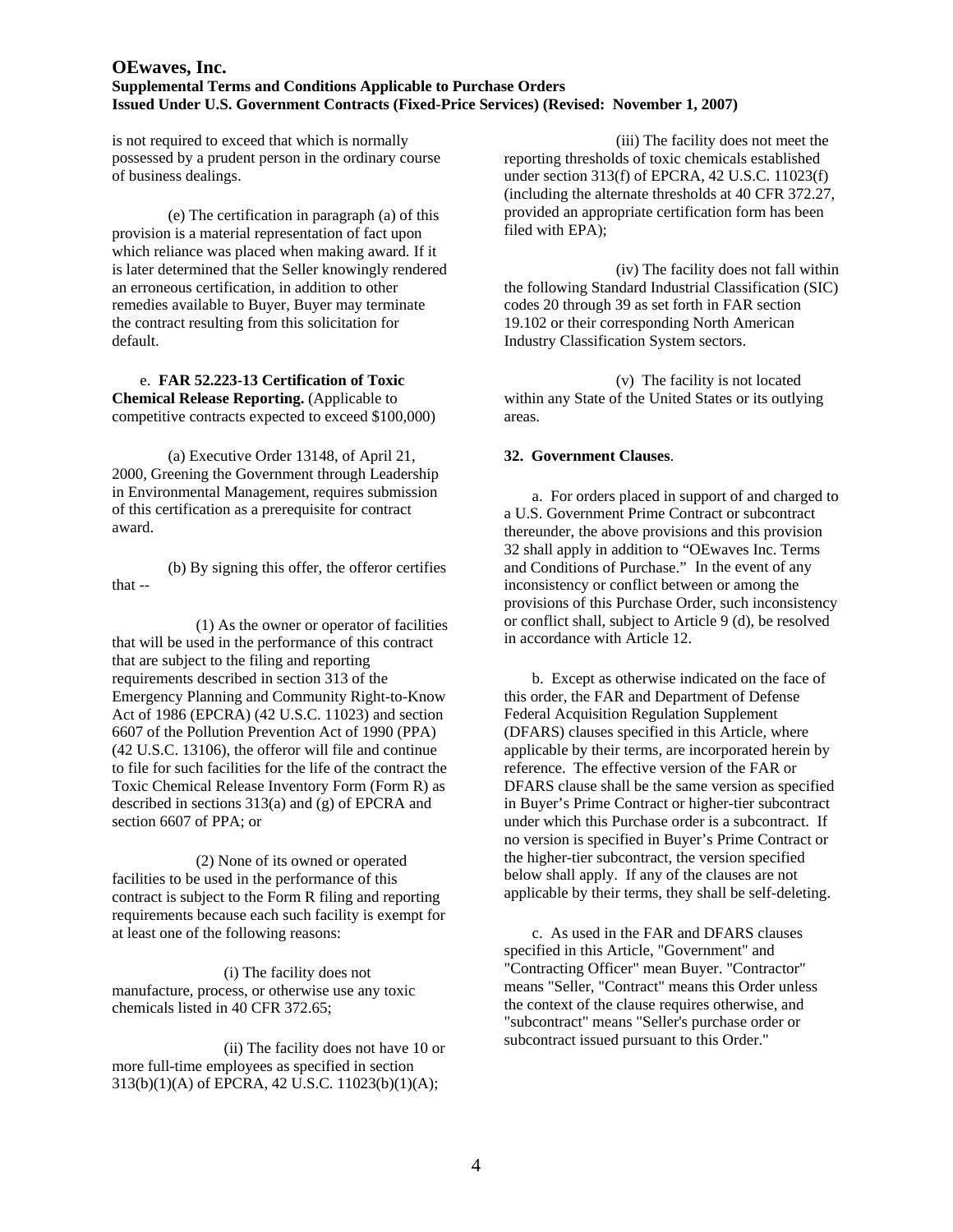| <b>FAR CLAUSE</b> | <b>DATE</b>      | <b>TITLE</b>                                                                                                                                                                                                                          |
|-------------------|------------------|---------------------------------------------------------------------------------------------------------------------------------------------------------------------------------------------------------------------------------------|
| 52.203-5          | APR 1984         | <b>Covenant Against Contingent Fees</b>                                                                                                                                                                                               |
| 52.203-6          | <b>SEP 2006</b>  | Restrictions on Subcontractor Sales to the Government<br>(applicable to orders over \$100,000)                                                                                                                                        |
| <b>ALTI</b>       | <b>OCT 1995</b>  | (ALT I is applicable to orders for commercial items)                                                                                                                                                                                  |
| 52.203-7          | <b>JUL 1995</b>  | Anti-Kickback Procedures (except for Paragraph (c)(1))                                                                                                                                                                                |
| 52.203-12         | <b>SEPT 2007</b> | Limitation on Payments to Influence Certain Federal Transactions (Applies to<br>orders expected to exceed \$100,000)                                                                                                                  |
| 52.204-2          | <b>AUG 1996</b>  | Security Requirements (Applies when Seller may require access to classified<br>information)                                                                                                                                           |
| ALT <sub>1</sub>  | APR 1984         | (ALT 1 is applicable to cost contracts for research and development with<br>educational institutions)                                                                                                                                 |
| 52.204-4          | <b>AUG 2000</b>  | Printed or Copied Double-Sided on Recycled Paper (Applies to orders exceeding<br>\$100,000)                                                                                                                                           |
| 52.211-5          | <b>AUG 2000</b>  | Material Requirements (Applies to orders for supplies that are not commercial<br>items)                                                                                                                                               |
| 52.215-2          | <b>JUN 1999</b>  | Audit and Records - Negotiation (Applies to orders of \$100,000 or more)                                                                                                                                                              |
| 52.215-10         | <b>OCT 1997</b>  | Price Reduction for Defective Cost or Pricing Data (Applies to new orders for<br>which cost or pricing data is required)                                                                                                              |
| 52.215-11         | <b>OCT 1997</b>  | Price Reduction for Defective Cost or Pricing Data - Modifications (Applies to<br>modifications of an order involving a pricing adjustment)                                                                                           |
| 52.215-12         | <b>OCT 1997</b>  | Subcontractor Cost or Pricing Data                                                                                                                                                                                                    |
| 52.215-13         | <b>OCT 1997</b>  | Subcontractor Cost or Pricing Data - Modifications                                                                                                                                                                                    |
| 52.215-14         | <b>OCT 1997</b>  | Integrity of Unit Prices (Applicable to all orders other than: those at or below<br>\$100,000; services where supplies are not required; commercial items, construction<br>or architect-engineering services; and petroleum products) |
| 52.215-15         | <b>OCT 2004</b>  | Pension Adjustments and Asset Reversions (Applies to orders where certified cost<br>or pricing data will be required or for which any preaward or post award cost<br>determinations will be subject to FAR Part 31)                   |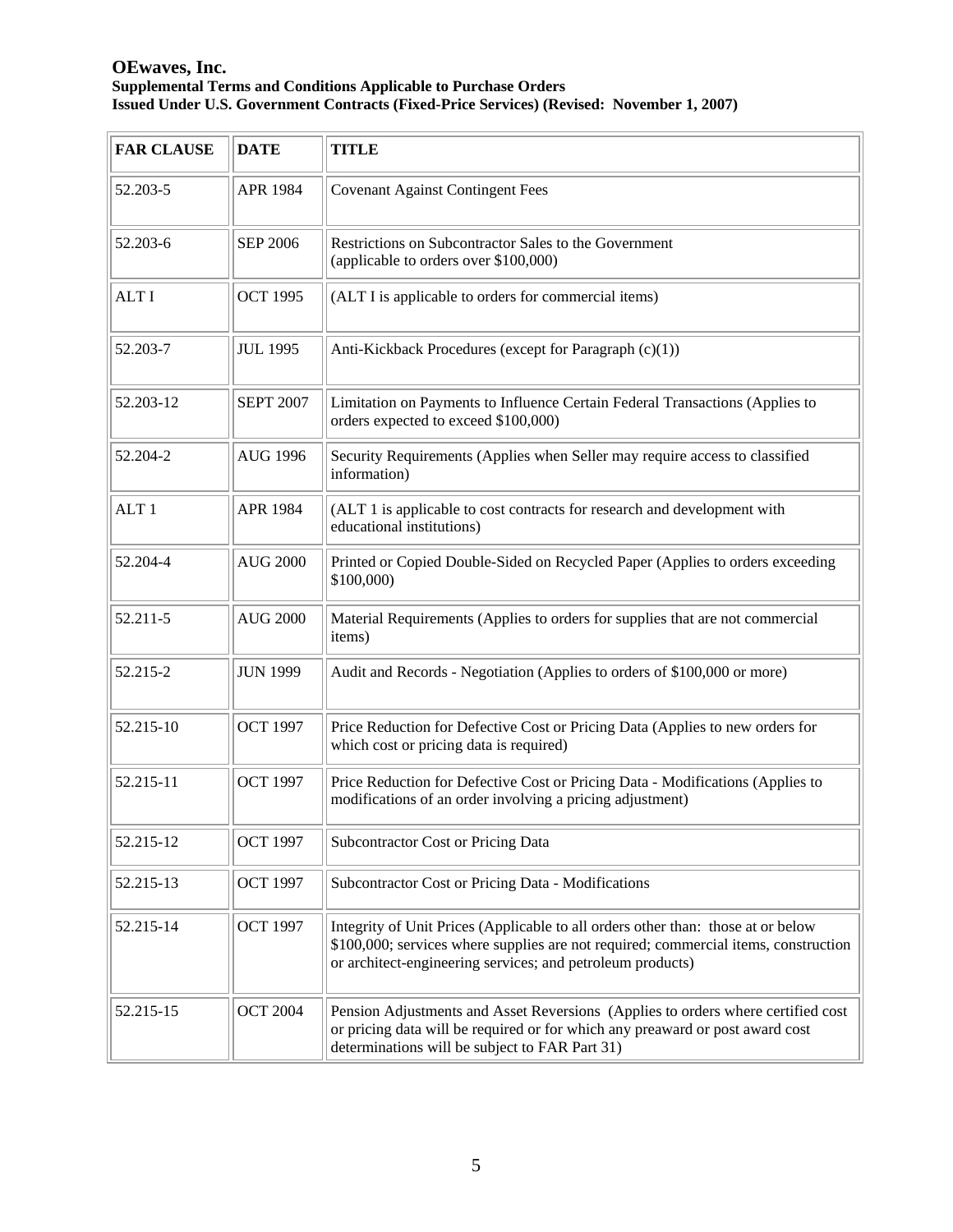| 52.215-18 | <b>JUL 2005</b>  | Reversion or Adjustment of Plans for Postretirement Benefits (PRB) Other than<br>Pensions (Applies to orders where certified cost or pricing data will be required or<br>for which any preaward or post award cost determinations will be subject to FAR<br>Part 31) |
|-----------|------------------|----------------------------------------------------------------------------------------------------------------------------------------------------------------------------------------------------------------------------------------------------------------------|
| 52.215-19 | <b>OCT 1997</b>  | Notification of Ownership Changes (Applies to orders where cost or pricing data<br>will be required or for which any preaward or post award cost determination will be<br>subject to FAR Part 31)                                                                    |
| 52.215-20 | <b>OCT 1997</b>  | Requirements for Cost or Pricing Data or Information Other than Cost or Pricing<br>Data (Applies when it is reasonably certain cost or pricing data or information other<br>than cost or pricing data will be required)                                              |
| 52.215-21 | <b>OCT 1997</b>  | Requirements for Cost or Pricing Data or Information Other Than Cost or Pricing<br>Data-Modifications (Applies when it is reasonably certain cost or pricing data or<br>information other than cost or pricing data will be required for modifications).             |
| 52.219-8  | <b>MAY 2004</b>  | Utilization of Small Business Concerns (Applicable to orders expected to exceed<br>\$100,000)                                                                                                                                                                        |
| 52.219-9  | <b>JUL 2005</b>  | Small Business Subcontracting Plan (Applicable to orders that offer subcontracting<br>possibilities, are expected to exceed \$500,000, and are required to include FAR<br>52.219-8, unless Seller is a small business)                                               |
| 52.222-1  | <b>FEB 1997</b>  | Notice to the Government of Labor Disputes (Seller shall notify Buyer of all<br>relevant information concerning labor disputes that may delay or threaten to delay<br>timely performance of order)                                                                   |
| 52.222-4  | <b>JUL 2005</b>  | Contract Work Hours and Safety Standards Act - Overtime Compensation<br>(Applicable as prescribed in FAR 22.305)                                                                                                                                                     |
| 52.222-20 | <b>DEC 1996</b>  | Walsh-Healey Public Contracts Act (Applicable to orders for the manufacture or<br>furnishing of materials, supplies, articles or equipment of \$10,000 or more unless<br>exempted by statute.)                                                                       |
| 52.222-26 | <b>MAR 2007</b>  | Equal Opportunity (Applicable to orders of \$10,000 or more unless exempted.)                                                                                                                                                                                        |
| 52.222-35 | <b>DEC 2001</b>  | Equal Opportunity for Special Disabled, Vietnam Era and Other Eligible Veterans<br>(Applicable to orders expected to exceed \$100,000 unless exempted by Secretary of<br>Labor)                                                                                      |
| 52.222-36 | <b>SEP 2006</b>  | Affirmative Action for Workers with Disabilities (Applicable to orders expected to<br>exceed \$10,000)                                                                                                                                                               |
| 52.222-37 | <b>SEP 2006</b>  | Employment Reports on Special Disabled Veterans, Veterans of the Vietnam Era,<br>and Other Eligible Veterans (Applicable to orders expected to exceed \$100,000<br>unless exempted by Secretary of Labor)                                                            |
| 52.222-39 | <b>DEC 2004</b>  | Notification of Employee Rights Concerning Payment of Union Dues (Applicable<br>to orders expected to exceed \$100,000 unless exempted by Secretary of Labor)                                                                                                        |
| 52.222-41 | <b>July 2005</b> | Service Contract Act of 1965, as amended                                                                                                                                                                                                                             |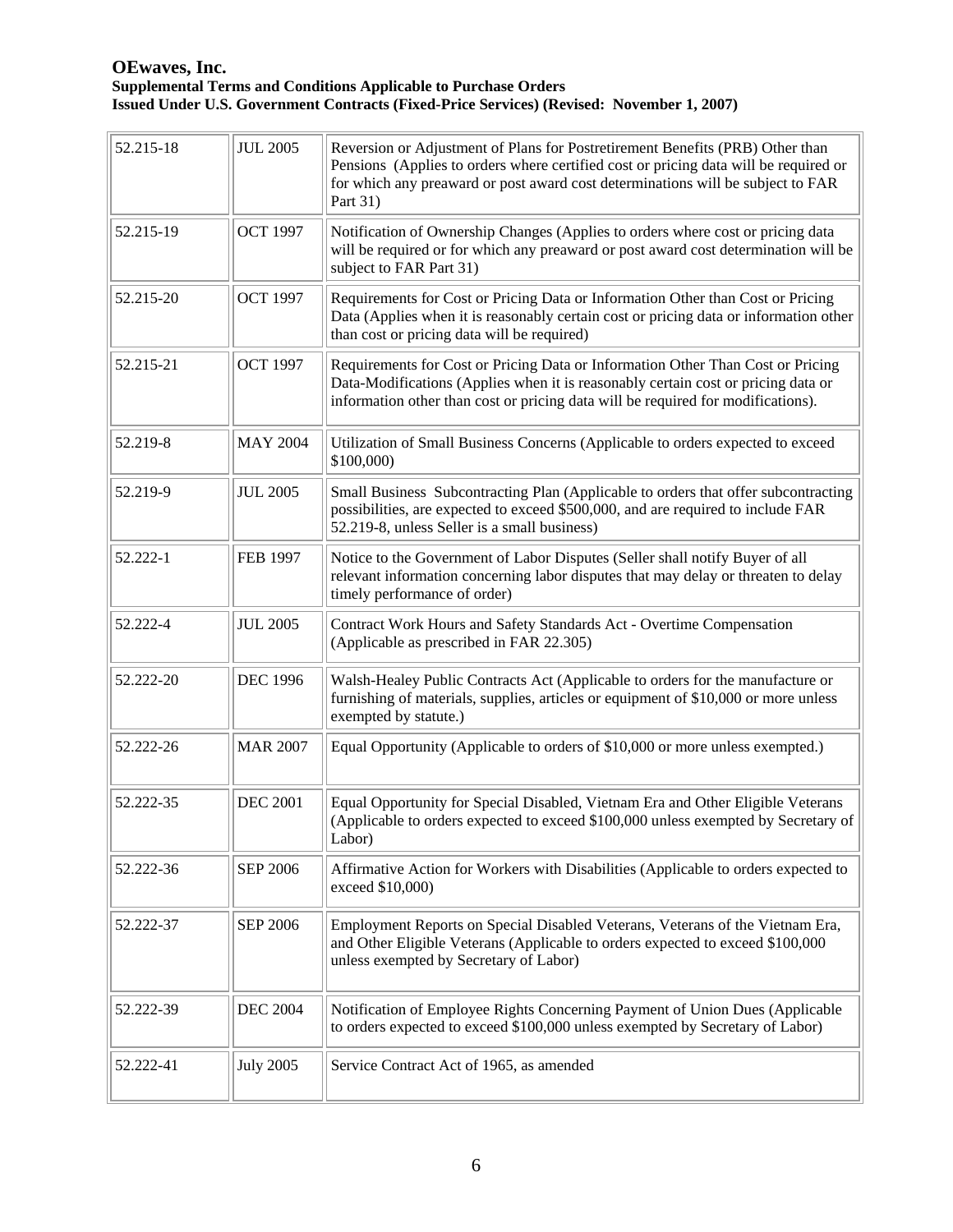| 52.223-3  | <b>JAN 1997</b> | Hazardous Material Identification and Material Safety Data                                                                                                                                                                                                 |
|-----------|-----------------|------------------------------------------------------------------------------------------------------------------------------------------------------------------------------------------------------------------------------------------------------------|
| 52.223-7  | <b>JAN 1997</b> | Notice of Radioactive Materials                                                                                                                                                                                                                            |
| 52.223-11 | <b>MAR 2001</b> | <b>Ozone Depleting Substances</b>                                                                                                                                                                                                                          |
| 52.223-13 | <b>AUG 2003</b> | Certification of Toxic Chemical Release Reporting (Applicable to competitive<br>contracts, except commercial items, expected to exceed \$100,000 (including<br>options))                                                                                   |
| 52.223-14 | <b>AUG 2003</b> | Toxic Chemical Release Reporting (Applicable to first tier competitive contracts,<br>expected to exceed \$100,000 (including options.) (Delete paragraph (e)).                                                                                             |
| 52.225-1  | <b>JUN 2003</b> | Buy American Act – Supplies (Applicable to orders over \$2,500 but not exceeding<br>\$25,000 and orders over \$25,000, unless FAR 52.225-3 or FAR 52.225-5 apply)                                                                                          |
| 52.225-8  | <b>FEB 2000</b> | Duty-Free Entry (Applicable when supplies in excess of \$10,000 may be imported<br>to $U.S.$ )                                                                                                                                                             |
| 52.225-13 | <b>FEB 2006</b> | <b>Restrictions on Certain Foreign Purchases</b>                                                                                                                                                                                                           |
| 52.227-1  | <b>JUL 1995</b> | Authorization and Consent (Applicable to orders of \$25,000 or more if FAR<br>52.227-1 is in the prime contract)                                                                                                                                           |
| 52.227-2  | <b>AUG 1996</b> | Notice and Assistance Regarding Patent and Copyright Infringement (Applicable to<br>orders of \$100,000 or more)                                                                                                                                           |
| 52.227-9  | APR 1984        | Refund of Royalties (Applicable in negotiated fixed priced contracts when the<br>amount of royalties reported during negotiations exceed \$250)                                                                                                            |
| 52.227-10 | APR 1984        | Filing of Patent Applications - Classified Subject Matter (Applicable if the work or<br>any patent application may contain classified subject matter.)                                                                                                     |
| 52.227-11 | <b>JUN 1997</b> | Patent Rights - Retention by the Contractor (Short Form) (Applicable if Contractor<br>is a small business or non-profit organization performing experimental or R&D<br>work and made applicable under FAR 27.303(a)(1) or Buyer's Prime Contract)          |
| 52.227-12 | <b>JAN 1997</b> | Patent Rights – Retention by the Contractor (Long Form) (Applicable if Seller is<br>other than a small business or non-profit organization performing experimental or<br>R&D work and made applicable under FAR 27.303(b)(1) or Buyer's Prime<br>Contract) |
| 52.227-13 | <b>JAN 1997</b> | Patent Rights - Retention by the Government (Applicable if Purchase Orders are for<br>experimental or R&D work and made applicable under FAR $27.303(c)(1)$ or<br>Buyer's Prime Contract)                                                                  |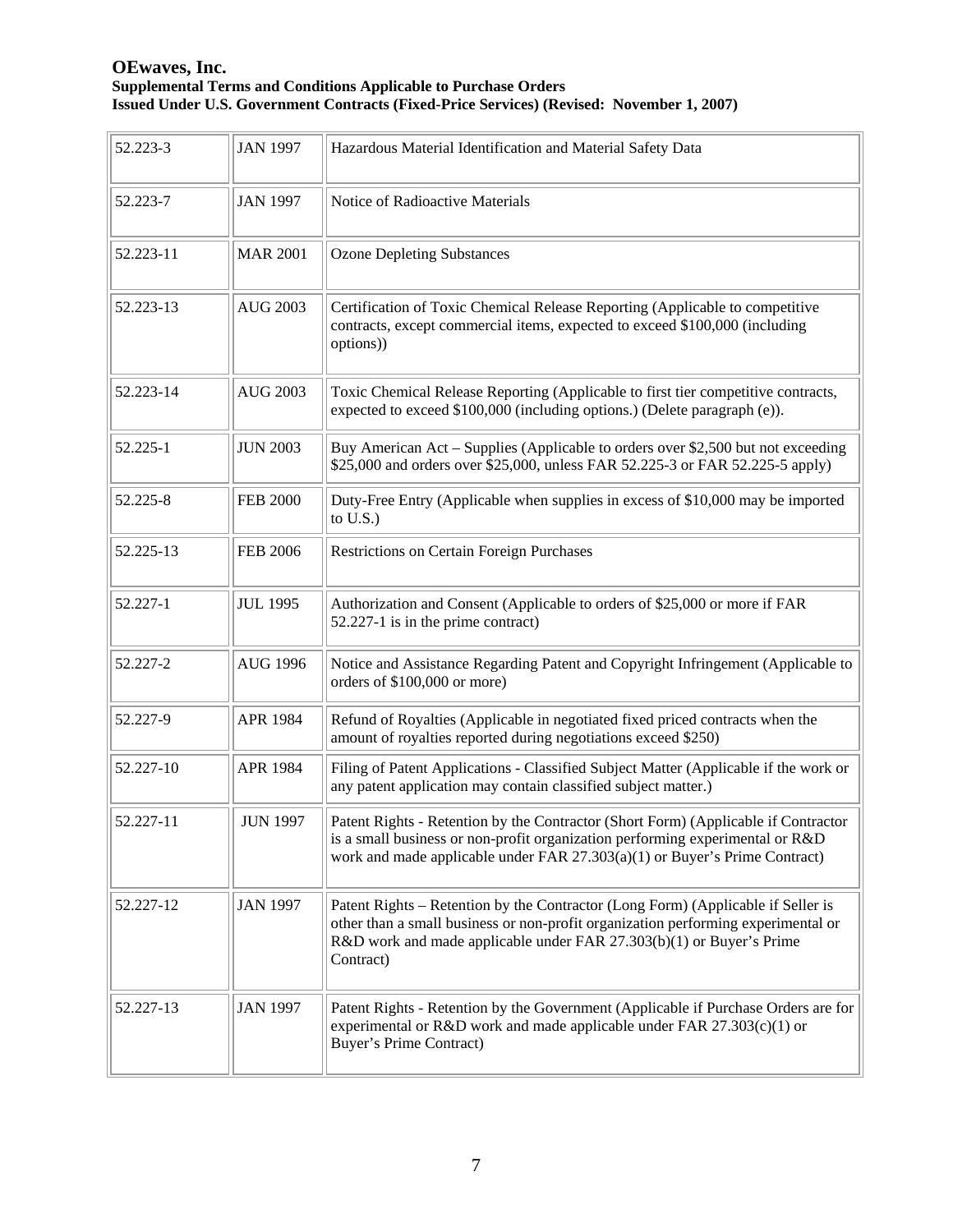| 52.228-5                      | <b>JAN 1997</b> | Insurance - Work on a Government Installation (Applicable to fixed price contracts<br>worth more than \$100,000 where the work will be performed by Seller on a<br>government installation)                               |
|-------------------------------|-----------------|---------------------------------------------------------------------------------------------------------------------------------------------------------------------------------------------------------------------------|
| 52.236-13                     | <b>NOV 1991</b> | Accident Prevention (Required in orders where services will be performed in<br>Government facilities and in orders for construction, dismantling, demolition, or<br>removal of improvements expected to exceed \$100,000) |
| 52.237-2                      | <b>APR 1984</b> | Protection of Government Buildings, Equipment and Vegetation (Applicable to<br>services to be performed on Government installations)                                                                                      |
| 52.242-15                     | <b>AUG 1989</b> | Stop-Work Order                                                                                                                                                                                                           |
| 52.243-6                      | <b>APR 1984</b> | <b>Change Order Accounting</b>                                                                                                                                                                                            |
| 52.244-5                      | <b>DEC 1996</b> | Competition in Subcontracting (Applicable to all orders expected to exceed<br>\$100,000, unless exempt under FAR 44.204)                                                                                                  |
| 52.244-6                      | <b>FEB 2006</b> | Subcontracts for Commercial Items (Applicable to orders for Commercial Items)                                                                                                                                             |
| 52.245-1                      | <b>JUL 2007</b> | <b>Government Property</b>                                                                                                                                                                                                |
| 52.246-4                      | <b>AUG 1996</b> | Inspection of Services-Fixed Price                                                                                                                                                                                        |
| 52.246-7                      | <b>AUG 1996</b> | Inspection of Research and Development-Fixed Price                                                                                                                                                                        |
| 52.247-63                     | <b>JAN 1997</b> | Preference for U.S. Flag Air Carriers (Applicable to orders of \$25,000 or more if<br>contract involves international air transportation)                                                                                 |
| 52.247-64                     |                 | Preference for Privately Owned U.S. Flag Commercial Vehicles (Required in all<br>orders unless exempted under subsection (e) of the clause)                                                                               |
| <b>DFARS</b><br><b>CLAUSE</b> | <b>DATE</b>     | <b>TITLE</b>                                                                                                                                                                                                              |
| 252.203-7001                  | <b>DEC 2004</b> | Prohibition on Persons Convicted of Fraud or Other Defense- Contract-Related<br>Felonies. (Applicable to orders of \$100,000 or more, except for commercial items)                                                        |
| 252.211-7000                  | <b>DEC 1991</b> | Acquisition Streamlining (Mandatory in subcontracts in excess of \$1 million)                                                                                                                                             |
| 252.215-7000                  | <b>DEC 1991</b> | Pricing Adjustments (Applies to subcontracts that contain Subcontractor Cost or<br>Pricing Data clause)                                                                                                                   |
| 252.223-7001                  | <b>DEC 1991</b> | Hazard Warning Labels (Applicable to orders requiring delivery of hazardous<br>materials; allows Buyer to ensure compliance with this clause)                                                                             |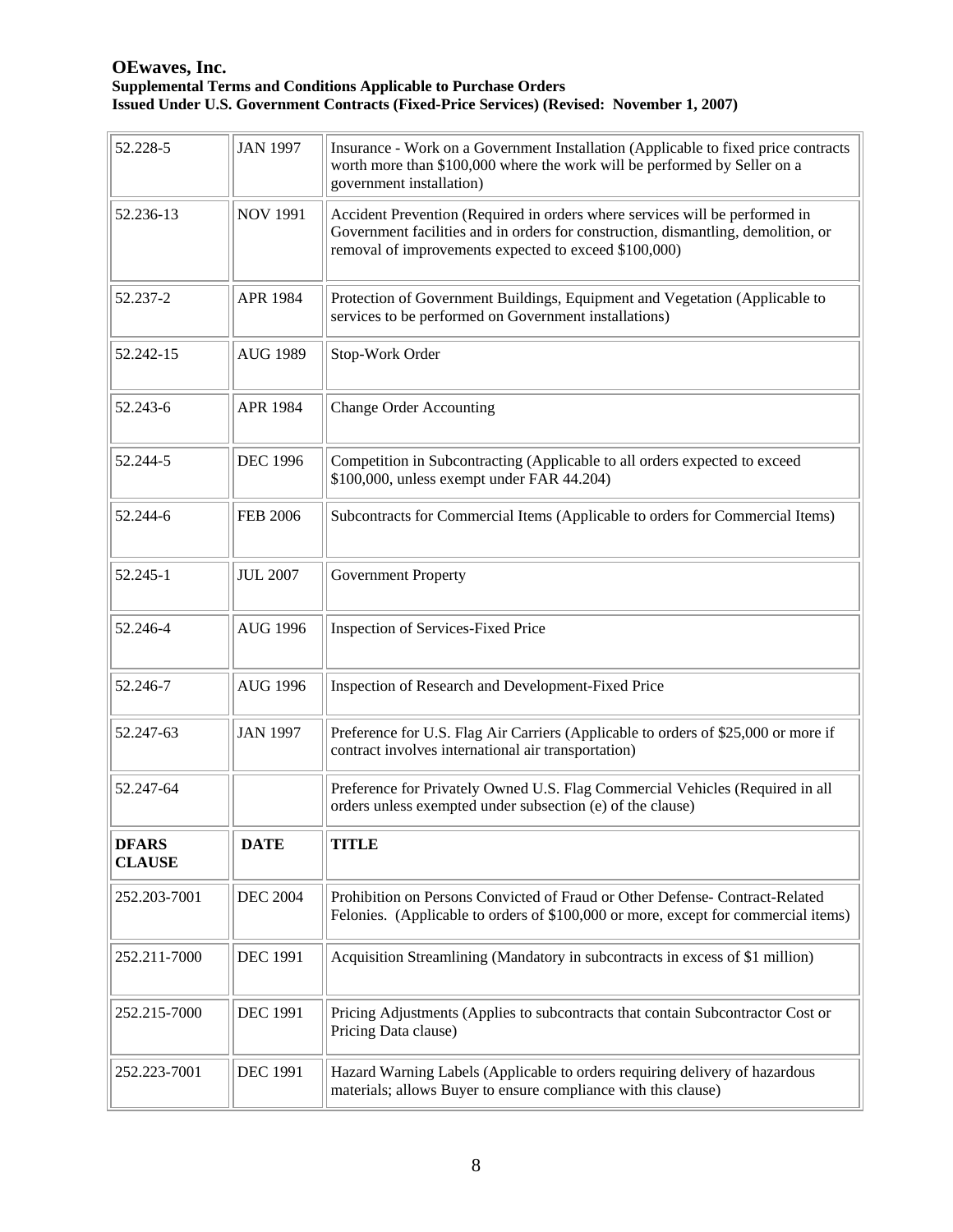| 252.223-7002 | <b>MAY 1994</b>  | Safety precautions for ammunition and explosives (Applicable to subcontracts that<br>involve ammunition or explosives)                                                                                                                                                                                                                     |
|--------------|------------------|--------------------------------------------------------------------------------------------------------------------------------------------------------------------------------------------------------------------------------------------------------------------------------------------------------------------------------------------|
| 252.223-7003 | <b>DEC 1991</b>  | Change in Place of Performance - Ammunition and Explosives (Allows Buyer to<br>comply with disclosure requirements of this clause)                                                                                                                                                                                                         |
| 252.223-7006 | APR 1993         | Prohibition on Storage and Disposal of Toxic and Hazardous Materials (Applies to<br>subcontracts which require, may require or permit subcontractor performance on a<br>DoD installation. In order to ensure Buyer has information it needs to comply with<br>prime contract disclosure requirements, clause is included in subcontracts). |
| 252.225-7001 | <b>JUN 2005</b>  | Buy American Act and Balance of Payments Program (Applies to all subcontracts,<br>including those for commercial items)                                                                                                                                                                                                                    |
| 252.225-7002 | APR 2003         | Qualifying Country Sources as Subcontractors                                                                                                                                                                                                                                                                                               |
| 252.225-7006 | <b>JUN 2005</b>  | Quarterly Reporting of Actual Contract Performance Outside the United States<br>(Applies to first-tier subcontracts exceeding \$500,000 except those for commercial<br>items).                                                                                                                                                             |
| 252.225-7007 | <b>SEP 2006</b>  | Prohibition on Acquisition of United States Munitions List Items from Communist<br><b>Chinese Military Companies</b>                                                                                                                                                                                                                       |
| 252.225-7012 | <b>JUNE 2004</b> | Preference for Certain Domestic Commodities (Applies to orders that exceed<br>\$100,000. Clause included in subcontracts to ensure Buyer does not deliver items<br>prohibited by prime contract.)                                                                                                                                          |
| 252.225-7013 | <b>JUN 2005</b>  | Duty-Free Entry                                                                                                                                                                                                                                                                                                                            |
| 252.225-7014 | <b>JUN 2005</b>  | Preference for Domestic Specialty Metals (Applies to orders over \$100,000 that<br>require delivery of articles containing specialty metals)                                                                                                                                                                                               |
| <b>ALTI</b>  | <b>JUN 2005</b>  | (Applies to subcontracts for commercial items)                                                                                                                                                                                                                                                                                             |
| 252.225-7030 | <b>DEC 2006</b>  | Restriction on Acquisition of Carbon, Alloy, and Armor Steel Plate (Applicable to<br>orders when carbon, alloy or armor steel plate will be delivered for use in<br>Government-owned or DoD-controlled facility; allows Buyer to comply)                                                                                                   |
| 252.225-7015 | <b>JUN 2005</b>  | Restriction on acquisition of hand or measuring tools. (Applies to orders over<br>\$100,000 that require delivery of hand or measuring tools)                                                                                                                                                                                              |
| 252.225-7016 | <b>JUN 2005</b>  | Restriction on Acquisition of Ball and Roller Bearings (Required in subcontracts<br>unless subcontract is for $(1)$ commercial items or $(2)$ items do not contain ball or<br>roller bearings)                                                                                                                                             |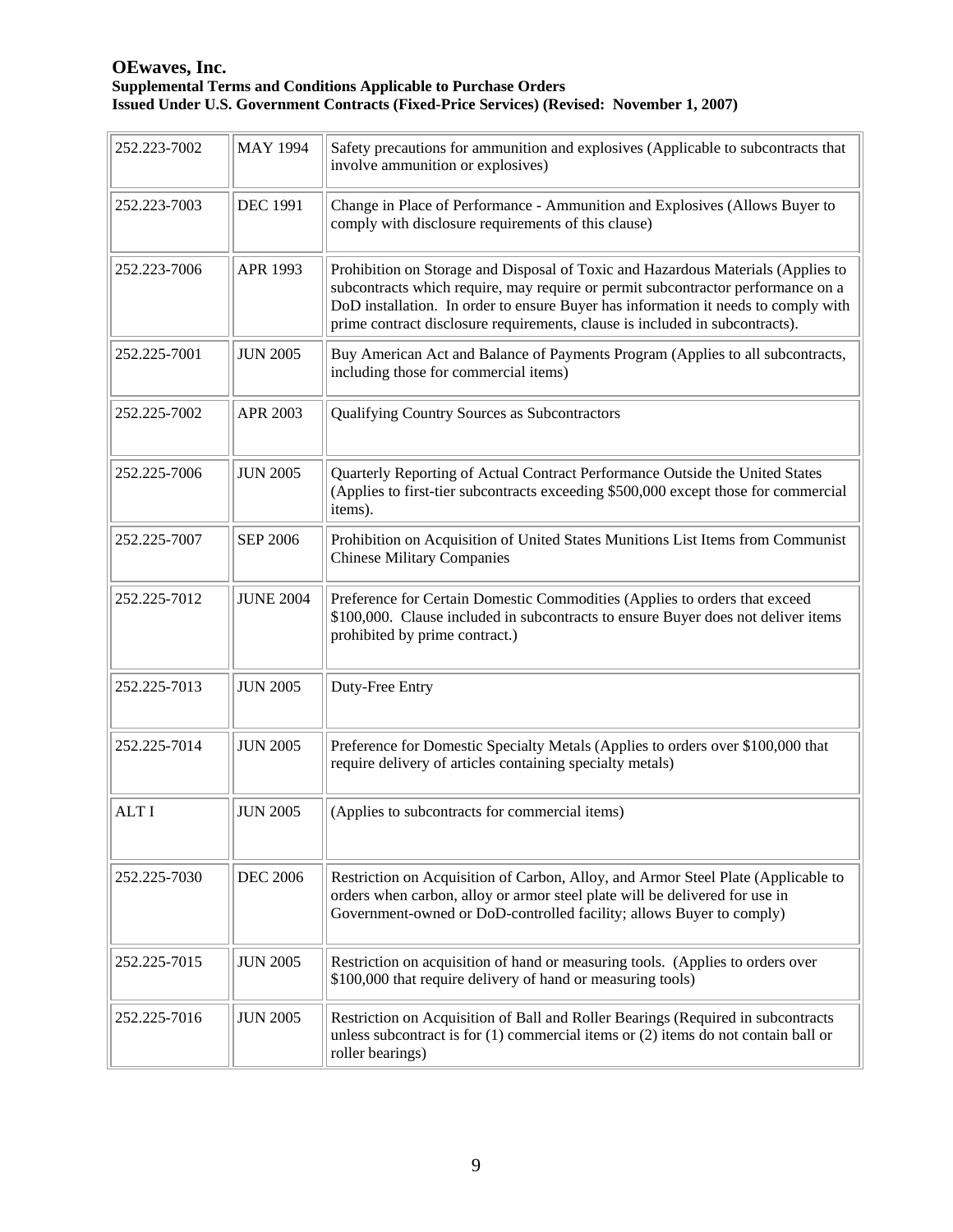| 252.225-7025                         | <b>JUN 2005</b> | Restriction on acquisition of forgings (Applies to subcontracts for items containing<br>restricted forging items)                                                                                                                                             |
|--------------------------------------|-----------------|---------------------------------------------------------------------------------------------------------------------------------------------------------------------------------------------------------------------------------------------------------------|
| 252.225-7028                         | APR 2003        | Exclusionary policies and practices of foreign governments. (Applies to supplies<br>and services for international military education training and FMS)                                                                                                       |
| 252.227-7013<br>and<br>(Alternate I) | <b>NOV 1995</b> | Rights in Technical Data -Noncommercial items (Applies to orders requiring<br>delivery of technical data or computer software. If Alternate I is included in prime<br>contract, include Alt 1 in subcontract)                                                 |
| 252.227-7014                         | <b>JUN 1995</b> | Rights in Noncommercial Computer software and Noncommercial Computer<br>Software Documentation (Applies when noncommercial computer software or<br>computer software documentation is to be obtained from subcontractor for delivery<br>to Government. ).     |
| 252.227-7016                         | <b>JUN 1995</b> | Rights in Bid or Proposal Information (Applies to orders to which 252.227-7013<br>and/or 252.227-7015 apply; not applicable to subcontracts for commercial items).                                                                                            |
| 252.227-7017                         | <b>JUN 1995</b> | Identification and assertion of use, release, or disclosure restrictions. (Applicable<br>to orders to which FAR 252.227-7013 applies).                                                                                                                        |
| 252.227-7019                         | <b>JUN 1995</b> | Validation of asserted restrictions-computer software (Applies to subcontracts<br>where computer software will be delivered.)                                                                                                                                 |
| 252.227-7026                         | <b>APR 1988</b> | Deferred Delivery of Technical Data or Computer Software (Applies to deferred<br>delivery of data, including data acquired from subcontractor).                                                                                                               |
| 252.227-7027                         | <b>APR 1988</b> | Deferred Ordering of Technical Data or Computer Software (Applies to orders<br>where technical data or computer software will be generated in subcontract<br>performance and data or software cannot be specifically identified prior to order<br>placement). |
| 252.227-7028                         | <b>JUN 1995</b> | Technical Data or Computer Software Previously Delivered to the Government<br>(Applies to orders for which data and/or computer software will be delivered)                                                                                                   |
| 252.227-7030                         |                 | MAR 2000   Technical Data - Withholding of Payment (Applies to orders to which DFAR<br>252.227-7013 applies)                                                                                                                                                  |
| 252.227-7037                         | SEP 1999        | Validation of Restrictive Markings on Technical Data (Applies to orders that<br>require delivery of technical data except those for commercial items.)                                                                                                        |
| 252.228-7005                         | <b>DEC 1991</b> | Accident Reporting and Investigation Involving Aircraft, Missiles and Space<br>Launch Vehicles (Clause required to be included in subcontracts).                                                                                                              |
| 252.231-7000                         | <b>DEC 1991</b> | Supplemental Cost Principles (Applies to subcontracts, except those for commercial<br>items, to ensure same cost principles apply to prime contract and subcontracts).                                                                                        |